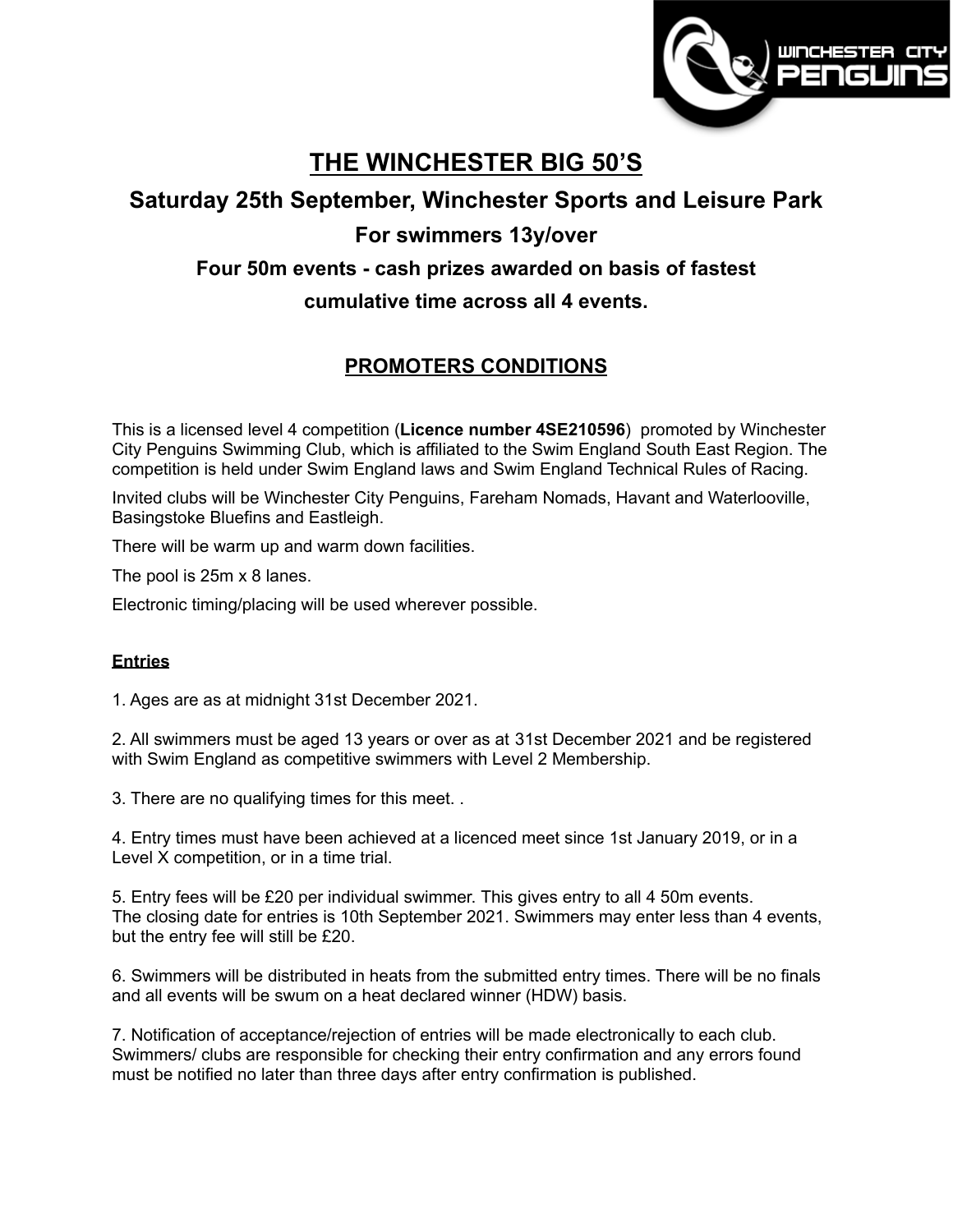8. There will be no refunds after the entry is received except for medical reasons where evidence can be provided of the inability to compete.

9. All club entries should be submitted electronically using Hytek and the club summary sheet sent with payment by the closing date.

10. All swimmers must be accompanied on poolside at all times by a Coach or Team Manager registered with Swim England.

11**. All entries must be received before midnight on the closing date of Friday September 10th**. A copy of the completed Club Entry Summary Form must be emailed to winchestermeet[s@wcpsc.org.uk](mailto:openmeets@wcpsc.org.uk) along with the entry file. One bank transfer is required to cover all club entries. Bank details, also detailed on the entry form are: **Winchester City Penguins Swimming Club**

**Sort Code: 40-46-39 Account : 51082736**

#### **Withdrawals**

There will be no sign in for this meet. Team managers will be given a document to record withdrawals on the day of the meet. Withdrawals must be made by the time the warm up for each session commences.Withdrawal may also be emailed ahead of the meet to [winchestermeets@wcpsc.org.uk](mailto:winchestermeets@wcpsc.org.uk)

#### **Officials**

We would be grateful if all clubs could assist in the running of the meet by supplying details of any licensed officials who are willing to assist.

#### **Awards**

Awards will be made in the following age groups: 13/14, 15/16, 17/over.

The times for all 4 events for each swimmer will be added together, and awards will be given for the fastest cumulative times. Swimmers must register a time in each of the 4 events to be eligible for an award.

There will be cash prizes for the top 3 fastest cumulative times in each age category (boys and girls) or on a multi-disability basis. 1st place - £25, 2nd place - £15, 3rd place - £10.

If there are less than 5 swimmers in an age group there will only be a first place prize.

#### **Data Protection**

Meet entries shall be managed on a computer. Your consent to the holding of personal information for the purposes of the Meet shall be treated as being given by the submission of your entries, as shall your consent for such details to be published both during and after the Meet.